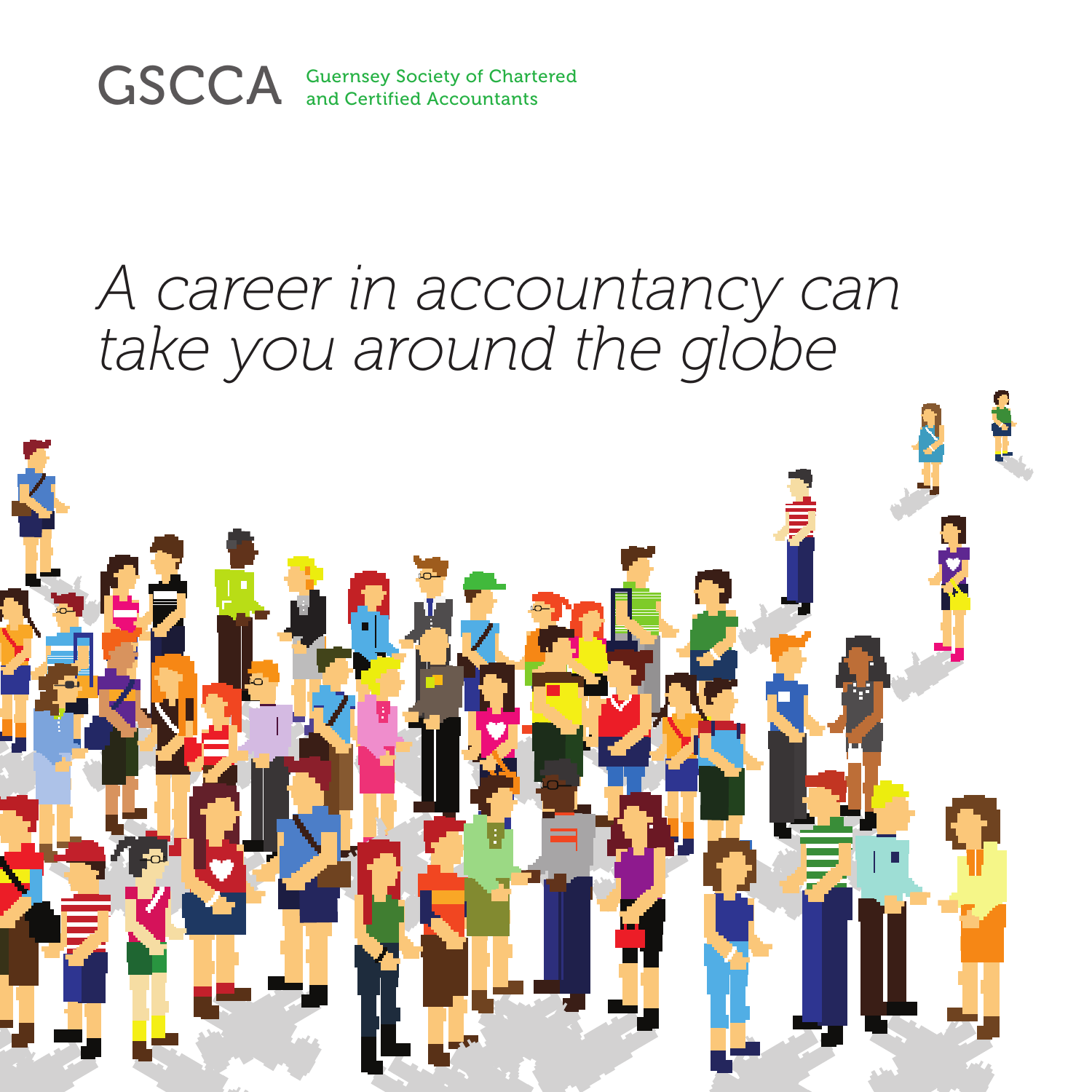*The GSCCA is the local accountancy society and we aim to represent and promote the profession in Guernsey.* 

*This booklet will provide you with an insight into the opportunities available to you in Guernsey and the advantages of training to be an accountant on Island.*

## *It's never just the numbersit's about the people*

*Boring!* That's what a lot of people think about accountancy. If you believe it is all about maths, dark suits and sober haircuts, you could not be further from the truth! Accountancy is an exciting and challenging career with huge potential reflecting whatever is happening in the economy today.

### GSCCA Guernsey Society of Chartered and Certified Accountants



Accountancy can be very rewarding, providing a challenging and exciting career as well as giving you a good income. If you work hard with determination and ambition you can enjoy a rewarding and interesting career, taking you to the top levels of business. Many leaders of industry first qualified as accountants.

Qualified accountants are people from many different backgrounds who are bright, ambitious and interested in business. It is not just about mathematics, in fact you don't necessarily need to be brilliant at maths; interpersonal skills are just as important.

The Channel Islands have the highest proportion of trainee and qualified accountants per capita in the







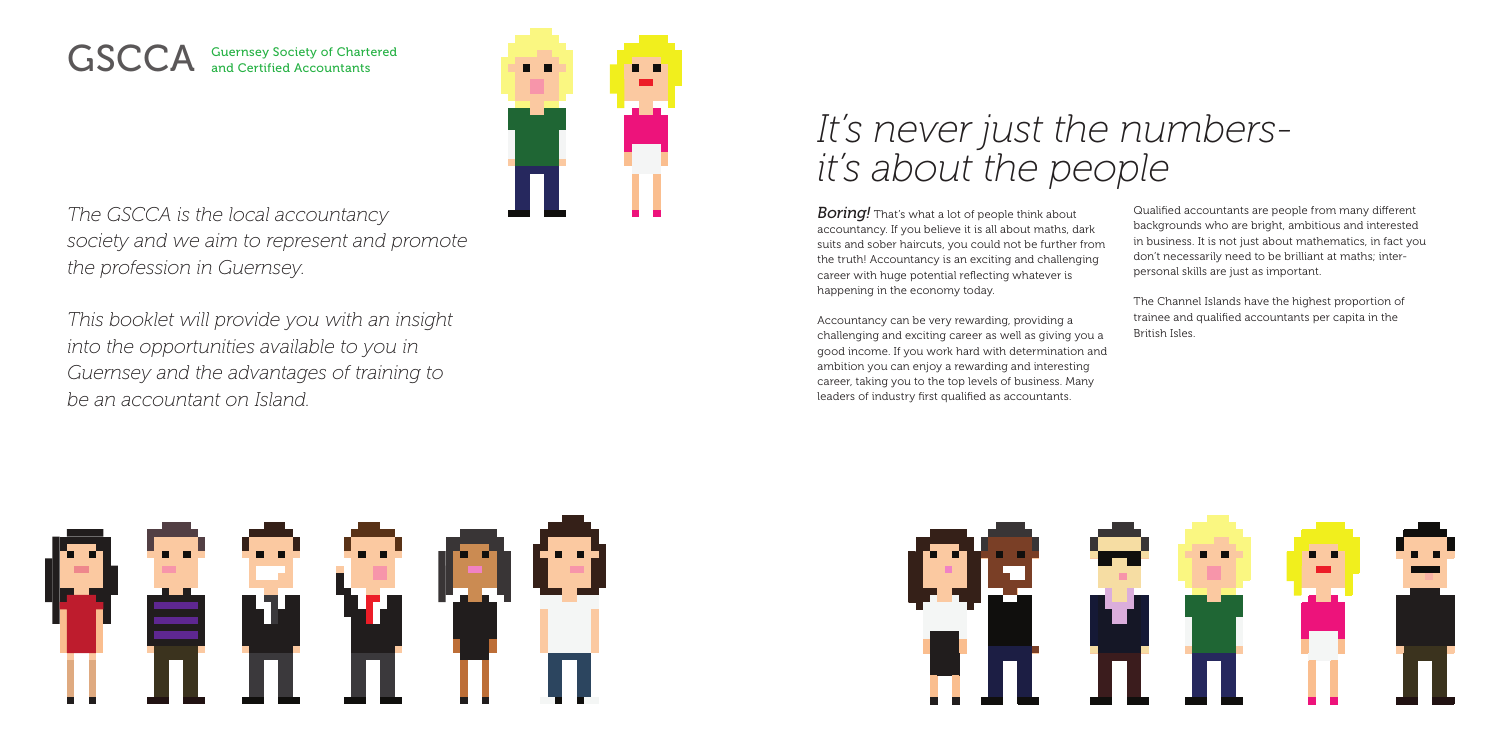There are high quality career opportunities for ambitious people who are looking to start training as an accountant. The accounting firms, other financial services and retail organisations take on a significant number of students every year. It is a fantastic opportunity to study towards a professional qualification and gain valuable experience.

# *Why should I qualify?*

Many people work in accounting roles without being qualified accountants but a professional qualification will enable you to secure the best jobs with a good income anywhere in the world.



## *Why stay in Guernsey?*

Guernsey has many advantages as a place of work compared with London and other financial centres. There is a varied choice of jobs for accountants ranging from auditing, working in the finance industry, the States of Guernsey or in a wide range of businesses and industries which need accountants.

The very short commute to work enables you to take full advantage of the benefits of living in Guernsey.

# *What kind of job could I do?*

Accountancy doesn't restrict you to working in finance only and it is definitely not just a desk job. There are opportunities in any industry around the world, working in an accounting related post within that industry. From finance to an airline, a hospital, retail, a veterinary practice, the list is endless.





*Opportunities in Guernsey?*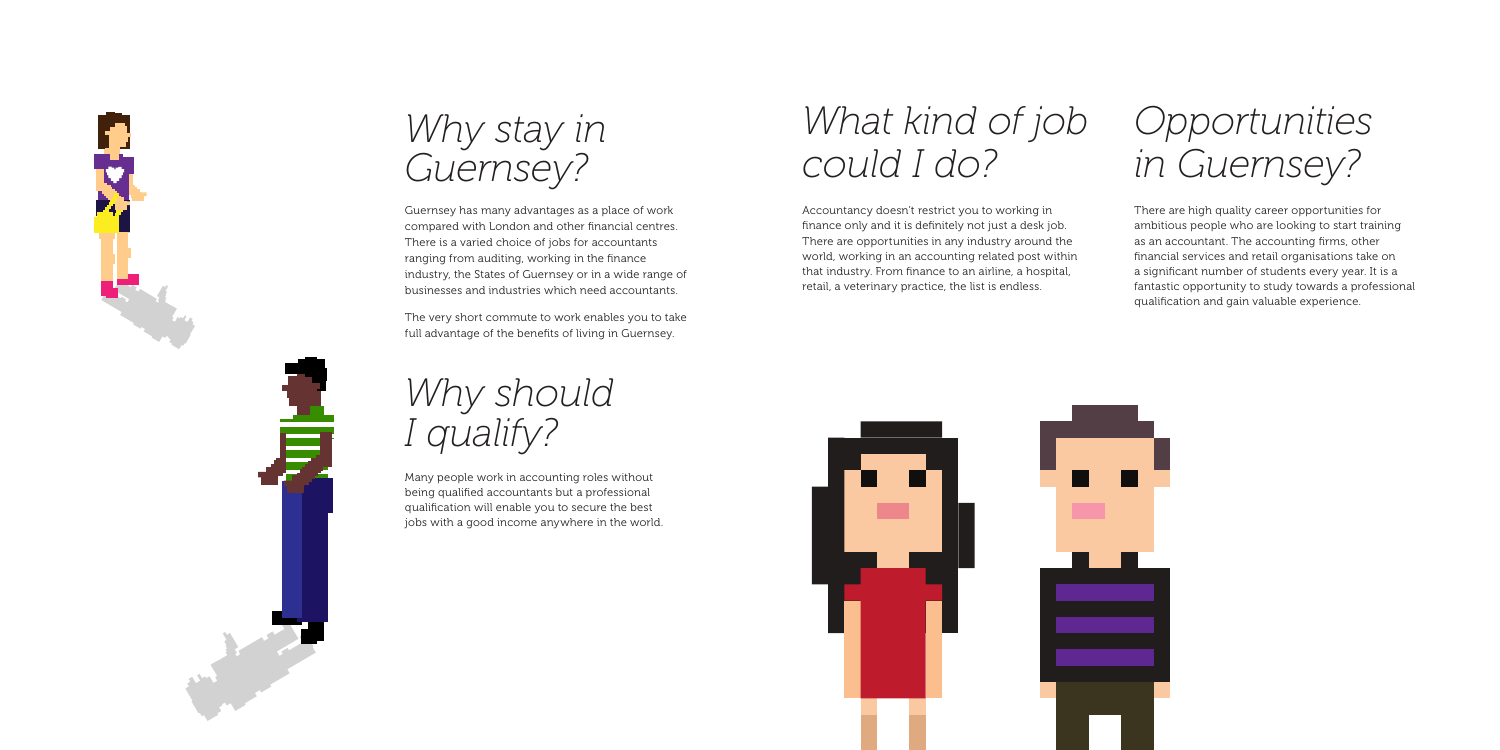## *Here's some advice*

Find some work experience: This shows you have used your initiative and have a genuine interest in accountancy.

Firm Open Days: During the course of the year, many firms have open days. You can go along, meet key members of the firm and present yourself in person to get to know what the firms have to offer.

Commitment: Gaining a professional accountancy qualification is challenging and can involve long hours but the rewards pay off in the long term.

Find the right qualification: Investigate all of the options which are available, you don't need to start with a full professional qualification, a foundation level qualification can provide an excellent entry route.

Interpersonal Skills: Most organisations looking to employ students who want to pursue a career in accounting aren't only seeking pupils with good grades, they are also looking for good interpersonal skills and people with a real passion for business.





### *The GSCCA*

The Guernsey Society of Chartered and Certified Accountants was formed in 1972. Our membership totals over 1200 and extends to members and student members of various recognised accountancy bodies. The Society has benefited from the wisdom and leadership of some notable people who have taken their turn as President since the Society's formation.

From its launch, the Society has consistently played an important role in the Island of Guernsey. This role has not just been in respect of its representation of the accountants who are its members, but also by its participation in matters relevant to the Island's economic wellbeing, particularly in connection with the finance sector. The promotion of accountancy as a career and the education of the Island's young people in matters of business and accountancy continue to be important strands of the Society's activities.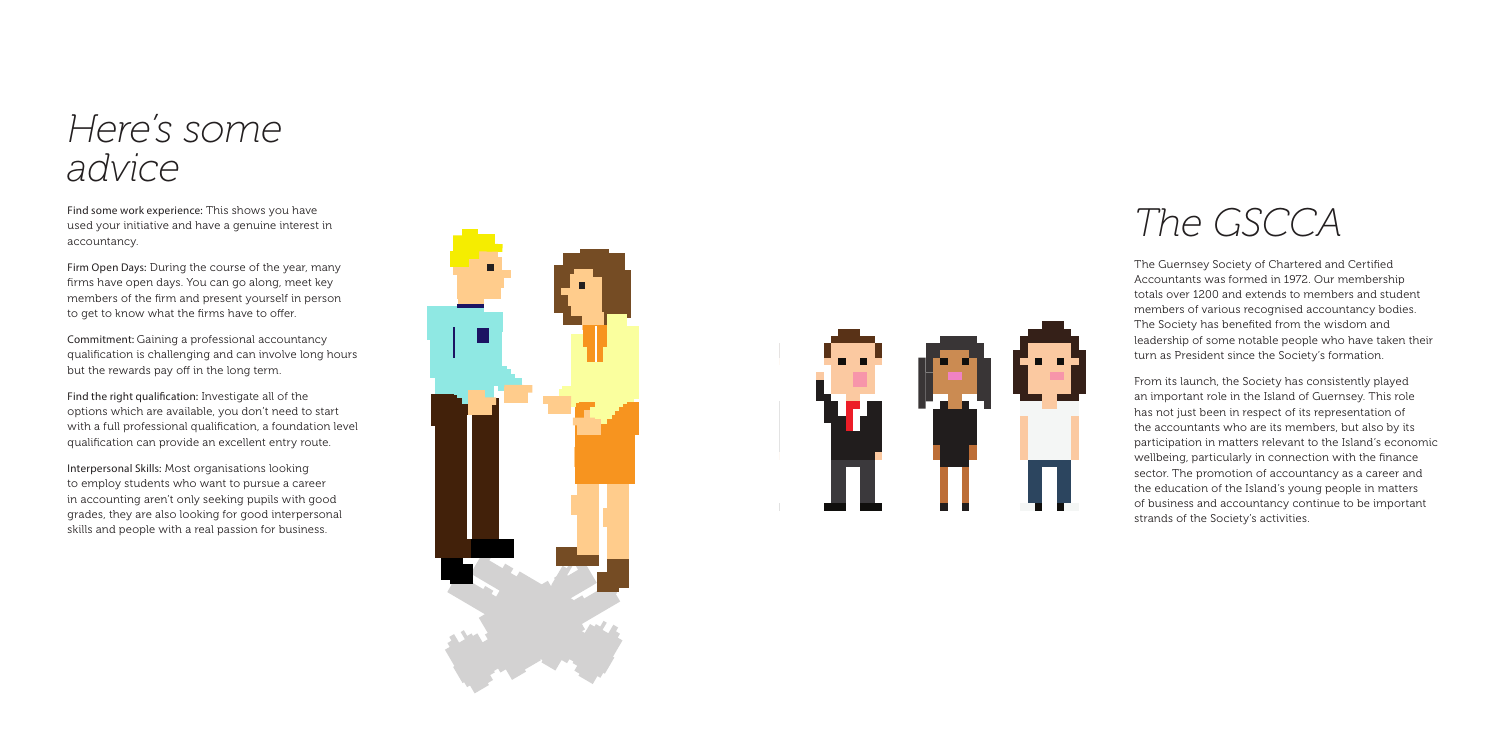# *Some guidance on qualifications available to trainees*

The information available to individuals looking at a career in accountancy or tax is vast and is subject to change. We recommend you look at the various accountancy qualification options which are detailed in the student area of the GSCCA website (www.gscca.gg). The information below is a guide to some of the options.

### ICAEW Institute of Chartered Accountants in England and Wales

The ICAEW chartered accountancy qualification, the ACA, is one of the most advanced learning and professional development programmes available. Its integrated components provide students with an in-depth understanding across accountancy, finance and business. Combined, they help build the technical knowledge, professional skills and practical experience needed to become an ICAEW Chartered Accountant.

### *Foundation Courses*

The ICAEW also offers the Certificate in Finance, Accounting and Business (ICAEW CFAB), which is an internationally recognised certificate teaching essential knowledge in business, finance and accounting. The ICAEW CFAB is a route into the ACA professional qualification.

ACCA Association of Chartered Certified Accountants

Employers across the globe seek out ACCA-trained professionals because they know they have the strategic thinking, technical skills and professional values.

This qualification is extremely flexible. You can keep your studies broad or choose an area to specialise in. You can gain additional qualifications on your journey to membership, including

- BSc in Applied Accounting from Oxford Brookes University
- MSc in Professional Accountancy from the University of London

### *Foundation Courses*

ACCA offer several foundation courses from their Foundations in Accountancy programme leading on to the Certified Accounting Technician award, this can lead into the professional ACCA qualification.





ICAS Institute of Chartered Accountants of Scotland

The CA qualification is exceptional. It is a prestigious and internationally respected qualification which will provide you with the knowledge, skills and values to be highly regarded and sought-after business professional.

The CA qualification is comprised of professional study and relevant practical experience. To study for the CA qualification, you must meet ICAS' entry requirements for your chosen route.

CIMA Chartered Institute of Management Accountants

On completion of the CIMA professional qualification you will be awarded the Chartered Global Management Accountant (CGMA) designation recognising your value and showcasing your professionalism, business and leadership skills ethics and commitment

### *Foundation courses*

CIMA offer the Certificate in Business Accounting which will help students with little or no accounting experience gain core business and finance skills. The Cert BA is a qualification in its own-right and an entry route in to the CIMA professional qualification

CIOT Chartered Institute of Taxation

Tax affects everything - when you travel, when you eat, when you are paid. Tax is a part of government, business and everyday life. Capable tax professionals are always highly sought after.

The professional qualification in tax is the Chartered Tax Adviser (CTA).

### *Foundation courses*

The Association of Taxation Technicians (ATT) qualification provides the tax pathway route for students who which to specialise in this area and move

on to CTA.



AAT Association of Accounting Technician

AAT offer several accounting qualifications. These qualifications provide training for a huge range of accounting and finance roles and are respected by employers worldwide. With AAT on your CV, you will demonstrate a level of excellence and work-readiness sought after by employees. AAT is a qualification in its' own right and a highly respected foundation course giving you exemptions with all UK chartered and certified accountancy bodies.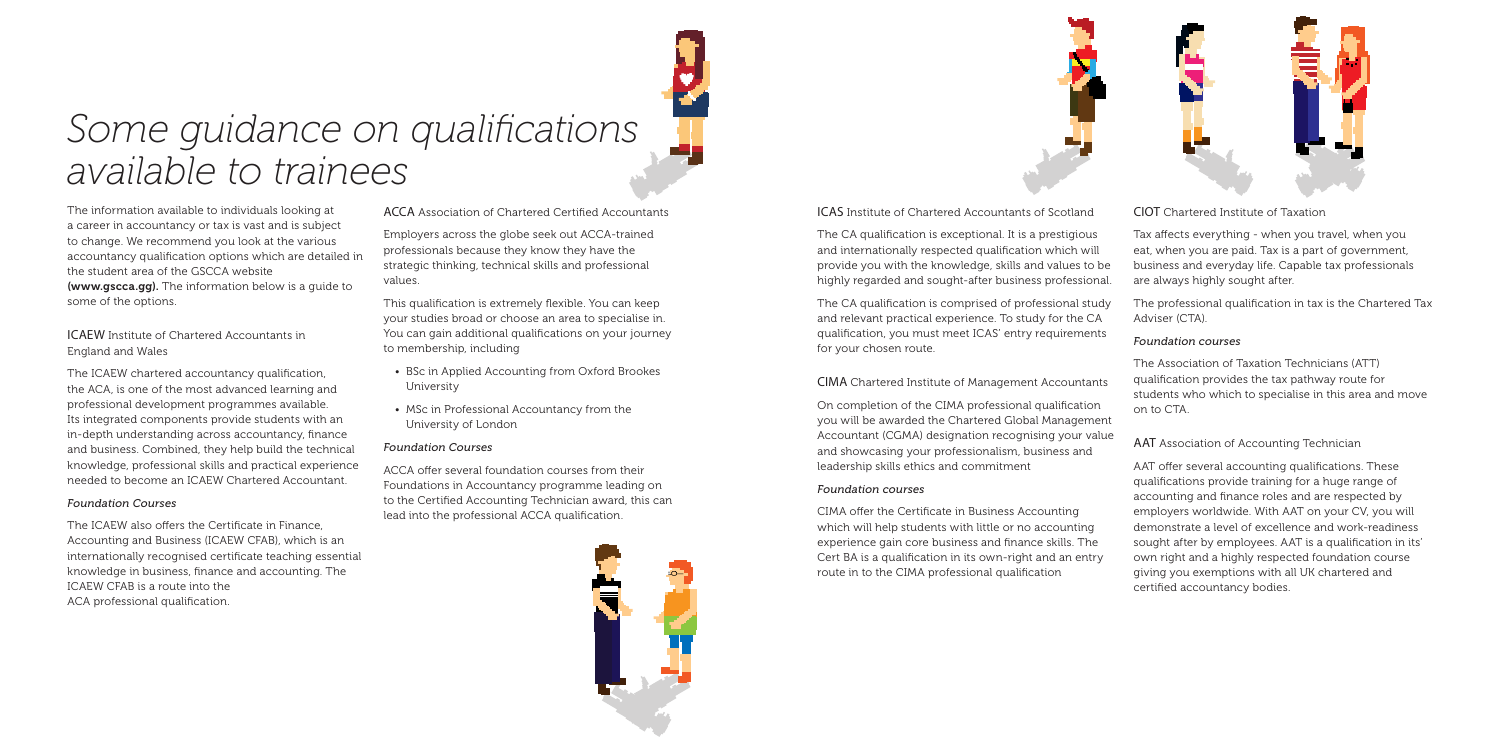# *Entering the workforce GSCCA scholarship scheme*



From School: There are some clear benefits to beginning your career straight after school allowing early progression up the career ladder and the chance to start earning whilst also achieving a great globally recognised qualification. You don't necessarily need a maths A-level to study accountancy.

From University: University can be of real value, offering motivated school leavers a chance to study at a higher level in a chosen subject whilst gaining excellent life skills. Although not a requirement, if you study a business related degree it will allow you certain exemptions from accountancy qualification exams.

The GSCCA scholarship scheme was launched in 2012 to help support Guernsey students undertaking a degree at a recognised UK university with the intention of pursuing a career in accountancy The Scholarship offers up to £5,000 each year for three years of studying. As a guideline, students applying for the Scholarship should have predicted A Level grades of 3 B's or International Baccalaureate equivalent equating to 120 UCAS points.

The aim of the GSCCA is to make a real difference to the student who is awarded the scholarship, and although no formal means-testing applies, preference will be given to students who may otherwise struggle with the funding of their tuition and maintenance.

In addition to the provision of the Scholarship, the GSCCA has received a commitment from a number of professional services firms to provide assistance with work experience and work placements to the Scholarship holder during their time at university.

Applications should be made on line in the year you intend to commence university.

The closing date is 31 January annually.



Have a look at the student area of our website, there is masses of useful information. www.gscca.gg